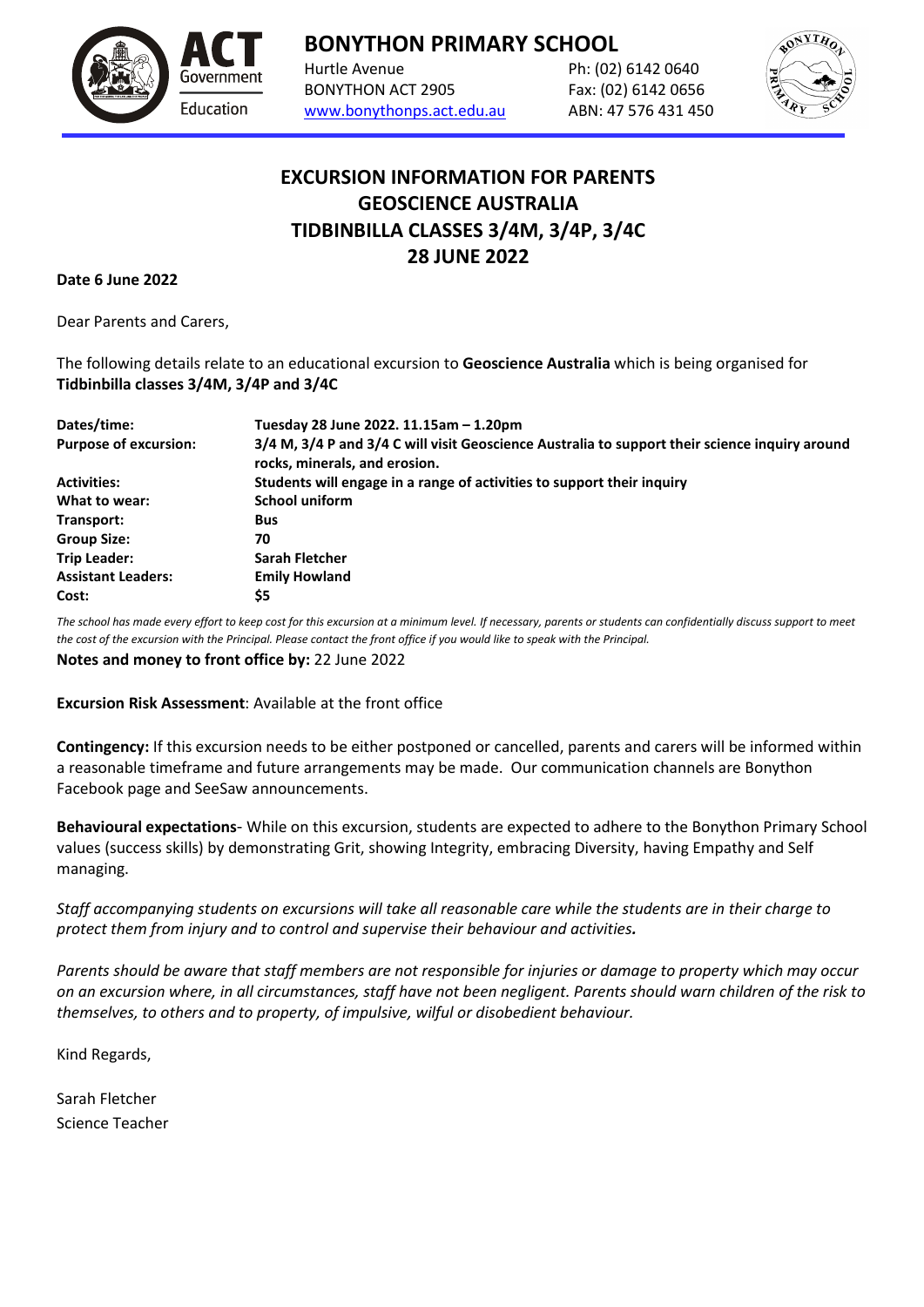## **EXCURSION PERMISSION NOTE FOR PARENTS GEOSCIENCE AUSTRALIA TIDBINBILLA CLASSES 3/4M, 3/4P, 3/4C 28 JUNE 2022**

I give permission for my child \_\_\_\_\_\_\_\_\_\_\_\_\_\_\_\_\_\_\_\_\_\_\_\_\_\_\_\_\_\_\_\_ in class \_\_\_\_\_\_\_\_ to attend the Bonython Primary School excursion to **Geoscience Australia** on 28 June 2022 travelling by bus and other details as outlined in the Excursion Information for Parents (including contingency plans). I agree that in the event of the excursion being postponed my child can attend on a revised date.

*I* agree to my child participating in the activities associated with this excursion mentioned previously. I have discussed with my child *the need for expected behaviour on this excursion. I authorise the school to make arrangements for the welfare of my child (including medical or surgical treatment) in an emergency and I agree to meet the associated costs. I have provided to the school all medical information relevant to my child attending this excursion.*

*I agree that my child will be under the authority of the school for the duration of the excursion and that the school is authorised to*  return my child to school or home at my expense if the school considers that circumstances warrant such action. I give permission for *my child to travel by private car, driven by a staff member or parent, in an emergency.* 

The [Medical Information and consent](https://www.education.act.gov.au/publications_and_policies/implementation-documents/school-and-corporate-policies/school-activities/excursions/excursions-policy/attachment-4-medical-information-and-consent-form) form only needs to be completed once/year prior to the first excursion unless there are changes to the details on this form. Are there any changes to this form?

Yes  $\Box$  No  $\Box$ 

|          | If yes, an updated Medical Information and Consent Form is required to be completed (available through the front |  |  |  |  |  |  |
|----------|------------------------------------------------------------------------------------------------------------------|--|--|--|--|--|--|
| office). |                                                                                                                  |  |  |  |  |  |  |

Will your child require medication to be administered during the excursion (e.g. allergy medication, pain relief)?

Yes  $\Box$  No  $\Box$ 

If yes, please complete a *Medication Authorisation and Administration Record* (available through the front office).

Is there any additional information you need to provide to support your child's participation in this excursion?

Yes  $\Box$  No  $\Box$ 

If yes, please provide these details

| Please provide the following information:                    |  |
|--------------------------------------------------------------|--|
|                                                              |  |
|                                                              |  |
|                                                              |  |
|                                                              |  |
| Parents are responsible for ambulance costs outside the ACT. |  |
|                                                              |  |
|                                                              |  |